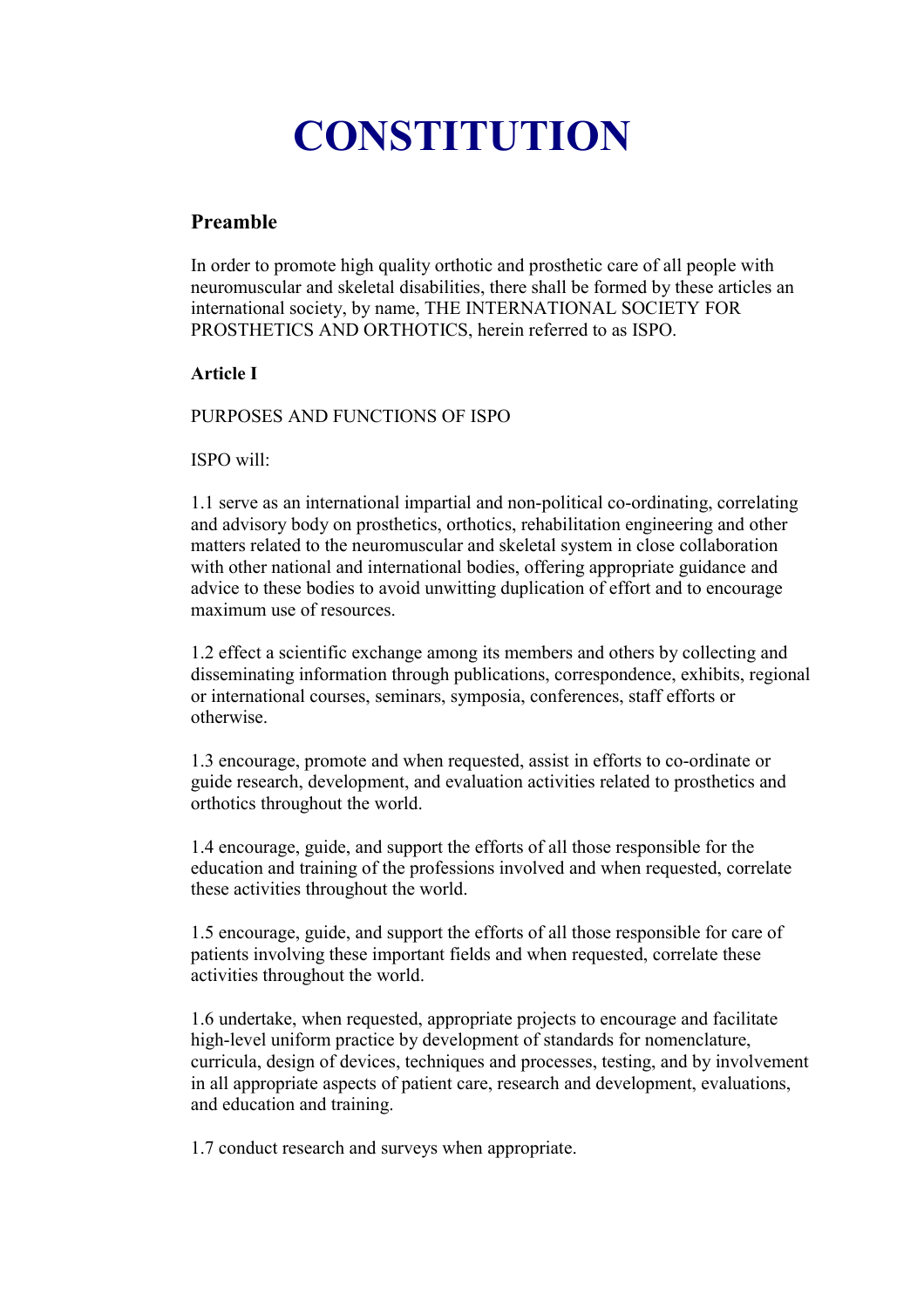#### **Article II**

#### MEMBERSHIP

2.1 Membership of ISPO will be open to all individuals with a bona fide interest in prosthetics, orthotics and rehabilitation engineering and related subjects as well as an interest in supporting the objectives of ISPO.

2.2 ISPO will primarily represent all the disciplines involved in prosthetics, orthotics and rehabilitation engineering,, in the care of patients, research and development, evaluation, and education and training. It will also include members representing administrative, philanthropic, legal, production or other aspects of prosthetics and orthotics, and especially the disabled as well as others who are interested in the mission of ISPO.

#### **2.3 Classes of membership are established as follows:**

2.3.1 MEMBER: the special professional member: for persons actively engaged in prosthetics, orthotics and rehabilitation engineering, including research, education, clinical practice, and other significant aspects. (Hereinafter referred to as Member).

2.3.2 Fellow: the recognition of the individual member who by professional achievement, integrity, reputation, and by activities as a Member in the opinion of the Executive Board of the International Committee has contributed to a high degree to the objectives of ISPO.

2.3.3 HONORARY FELLOW: those Members or Fellows who have been selected by the International Committee for special recognition.

2.3.4 EMERITUS FELLOW or MEMBER: those Fellows or Members of six or more years standing, who has reached the age of 65 or retired from active practice and who have applied for such status.

2.3.5 STUDENT MEMBER: students or trainees in the pertinent disciplines may be admitted.

2.3.6 SPONSORING MEMBER: for persons and/or organizations actively involved in activities directly related to the objectives to the extent that they will render financial support in excess of the regular membership fees.

2.3.7 AFFILIATED SOCIETY: the special class of membership available to national and international societies or groups working within the ISPO area of interest.

2.3.8 INSTITUTIONAL MEMBER: the class of membership available for universities, relevant research centres, clinics, and appropriate associations or **bodies** 

2.3.9 NATIONAL MEMBER SOCIETY OF ISPO: the national (or, in certain cases, regional) member grouping of ISPO members including Members, Fellows,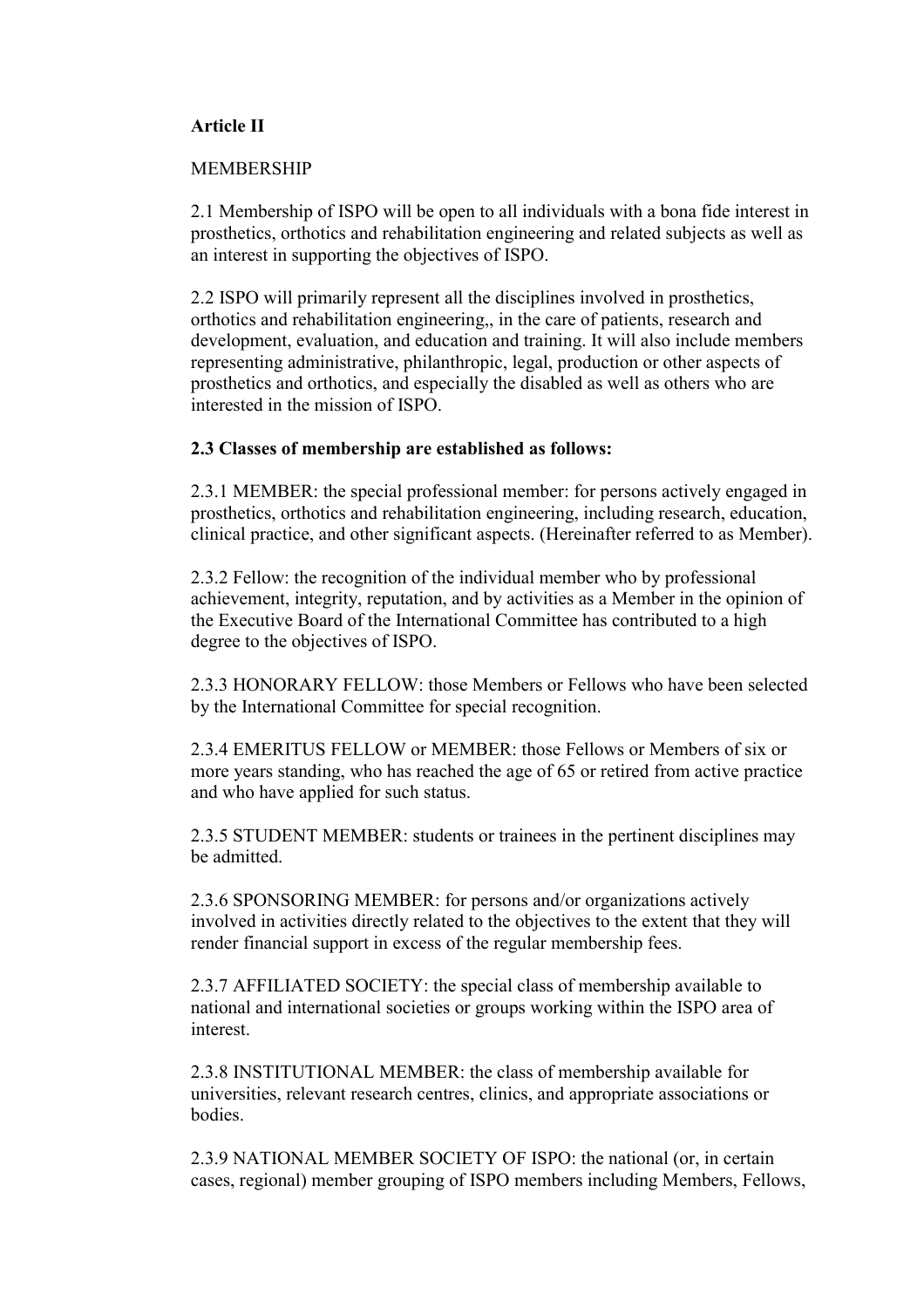Honorary Fellows and Sponsoring Members as further defined in Article 4.6 of these By-laws.

## **2.4 Admission**

2.4.1 An individual may become a Member of ISPO by appropriate application to the Secretariat of ISPO and payment of required fees.

2.4.2 A society or group may become an affiliate of ISPO after application to and approval by the Executive Board.

2.4.3 Applications for admission of individuals to full membership as Member are referred for approval to the Secretariat of ISPO by the National Committee in the nation of the applicant or in the absence of a National Committee by personal application. In the case of any application for membership that has been rejected, an appeal may be made to the Executive Board for final decision by majority vote. Any individual refused nomination for membership by a National Committee may approach the Executive Board directly so that the case may be judged on its merits.

2.4.4 Nomination of Fellows is performed by a National Member Society or any group of five persons on the International Committee. Any such nomination shall be supported by an appropriate citation. Election requires the unanimous consent of the Executive Board.

2.4.5 Nomination of Honorary Fellows is made by a National Representative or any five members of the International Committee confirmed by the Executive Board with election by unanimous consent of the International Committee.

## **2.5 Resignation**

2.5.1 An individual may resign at any time. Members or Fellows who fail to pay the specified fees will lose membership status.

2.5.2 An affiliated society or group may resign by stating its request in writing to the Executive Board 90 days prior to the date on which such resignation is sought. The Executive Board shall act upon this request within that same period.

## **2.6 Discontinuance of Membership and Expulsion**

2.6.1 The membership of Members or Fellows who fail to meet the requirements of ISPO regarding conduct or payment of fees or assessments or otherwise violate the rules and regulations of ISPO may be discontinued by the Executive Board of the International Committee. The person concerned is entitled to appeal to the International Committee. All decisions regarding such discontinuance and expulsion must be taken by a majority vote.

## **Article III**

OBLIGATIONS AND PRIVILEGES OF MEMBERSHIP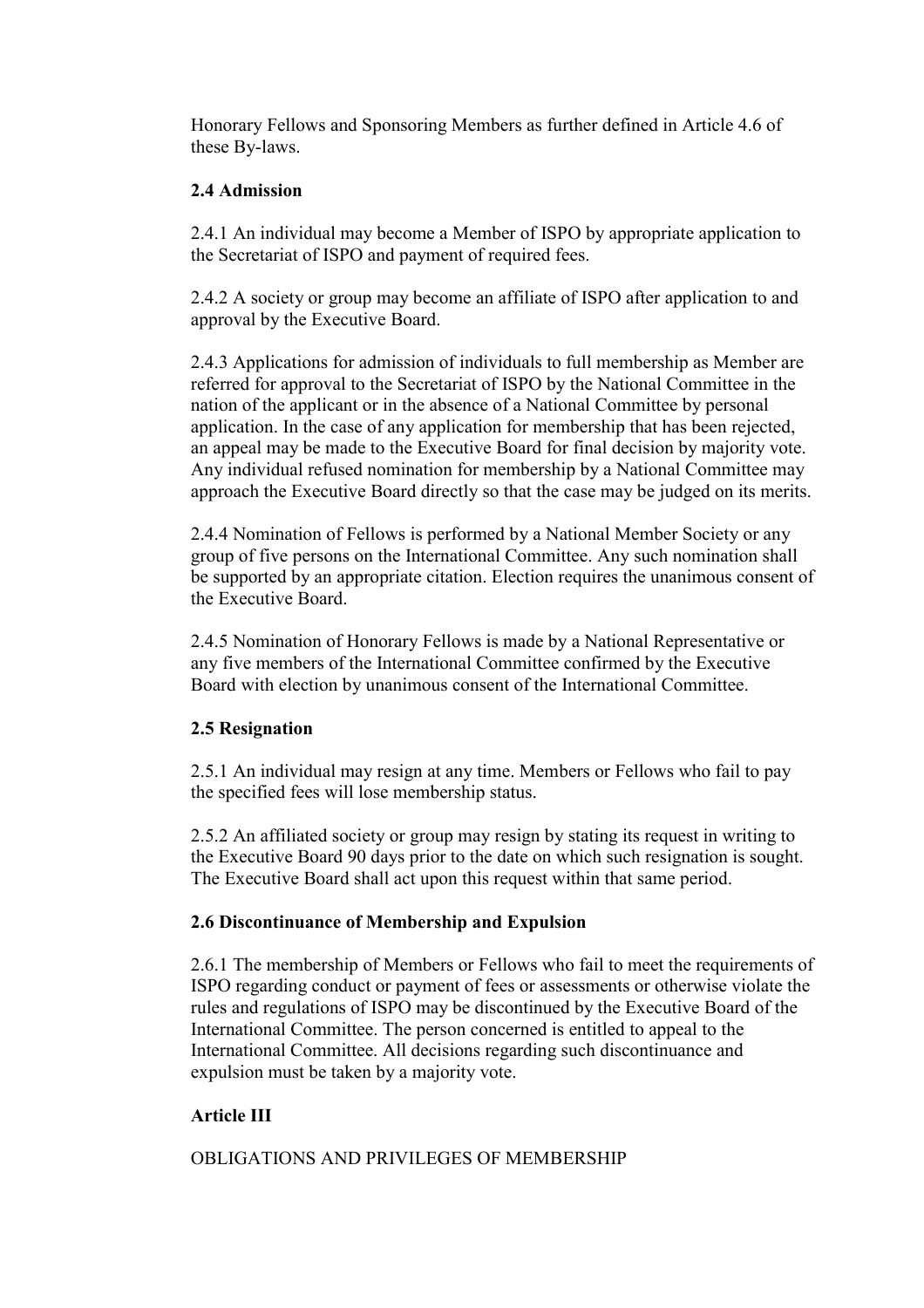## **3.1 Obligations**

3.1.1 Each society or group affiliated with ISPO will supply the Secretariat of ISPO with the name and addresses of the society's or group's official representative for ISPO matters.

3.1.2 Annual fees will be levied, the rate to be determined on an annual basis by the Executive Board with due consideration of the class of membership, country or region of residence, and such matters as currency problems.

3.1.3 Honorary Fellows and Emeritus Fellows and Members will pay no fees.

3.1.4 Equitable rates for affiliated societies and their members in good standing will be determined by the Executive Board from time to time.

# **3.2 Privileges**

3.2.1 Members of all classes of ISPO will be appropriately informed regarding meetings, courses, conferences, and other activities of ISPO.

3.2.2 Properly registered official representatives of affiliated societies or groups will receive all notices of ISPO meetings, conferences, symposia, assemblies, and technical programmes sponsored in full or part by ISPO.

3.2.3 Members of all classes will receive newsletters and other publications of ISPO in relation to their membership category and as determined from time to time by the Executive Board.

3.2.4 Members, Fellows and Sponsoring Members will be entitled to participate in the Triennial Assembly of ISPO. In addition Members or Fellows may introduce for discussion matters not on the agenda, provided these matters are deemed relevant, restricted if need be to discussion and not put forward for decision.

## **Article IV**

## EXECUTIVE AUTHORITY AND COMMITTEES

4.1 A quorum for any ISPO Committee or Member Society shall be a third of its voting members, and a mail ballot will be used to meet this condition when required.

## **4.2 The International Committee**

4.2.1 The International Committee of ISPO will consist of Members or Fellows selected by National Committees of National Member Societies of ISPO.

4.2.2 Persons on the International Committee will each have a 3-year term being eligible for re-election with members taking office only at the conclusion of a Triennial Assembly. The International Committee will meet at least once every three years just prior to the Assembly meeting. The President may call an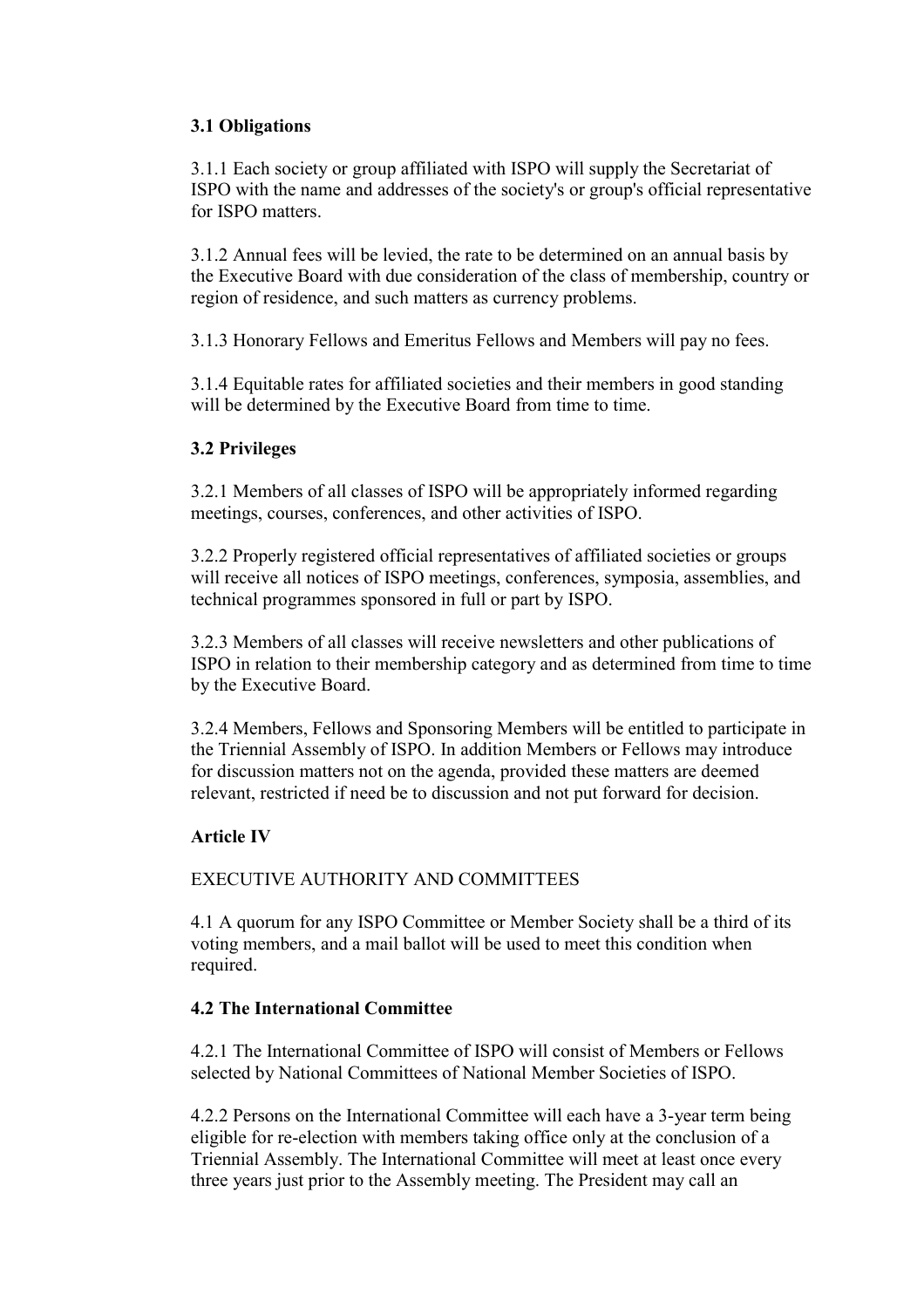additional meeting of the International Committee at his or her discretion.

4.2.3 The International Committee of ISPO will ensure that the policies and plans of ISPO, the election of persons to the International Committee, its Executive Board and its several committees reflect as far as possible the various professional disciplines and interests and the appropriate cultural and geographical distribution.

4.2.4 The International Committee shall elect, by majority vote from the Members or Fellows at large, the Officers of ISPO and others to serve on the Executive Board, all to take office at the conclusion of the Assembly.

4.2.5 The International Committee shall evaluate the activities of ISPO, its office and committees.

## **4.3 The Executive Board**

4.3.1 The Executive Board will consist of the President, the President-Elect, two Vice-Presidents, and four other Members or Fellows of ISPO. The Honorary Secretary, the Honorary Treasurer, the Immediate Past-President and all Standing Committee Chairmen join the Executive Board as non-voting members. The President, with majority approval of the Board, may appoint non-voting consultants to the Board.

4.3.2 The Executive Board of ISPO should be elected with appropriate recognition of the different professional contributions to prosthetics and orthotics.

4.3.3 The newly elected Executive Board will take office at the conclusion of the Assembly.

4.3.4 Voting Members of the Executive Board may serve two continuous terms of three years each except in the case of the election of the President, who may serve nine years in different voting capacities on the Board.

4.3.5 In the event of a vacancy arising in the Executive Board during the Triennium, through illness or other reason, the Executive Board may co-opt from the membership at large to fill that vacancy. A Member or Fellow co-opted in this way, where applicable, enjoys full voting rights and has the same status as those members of the Executive Board elected in the normal way.

4.3.6 Where the vacancy involves the President, or the Vice-Presidents, the Executive Board may elect from its membership, including co-opted membership, to fill that vacancy.

4.3.7 In the case of the President-Elect the Executive Board will offer a nomination to the International Committee seeking agreement or alternatives. If necessary a postal vote will then be conducted.

4.3.8 The Executive Board of ISPO will meet at the call of the President.

4.3.9 The Executive Board will supervise the activities of the Standing Committees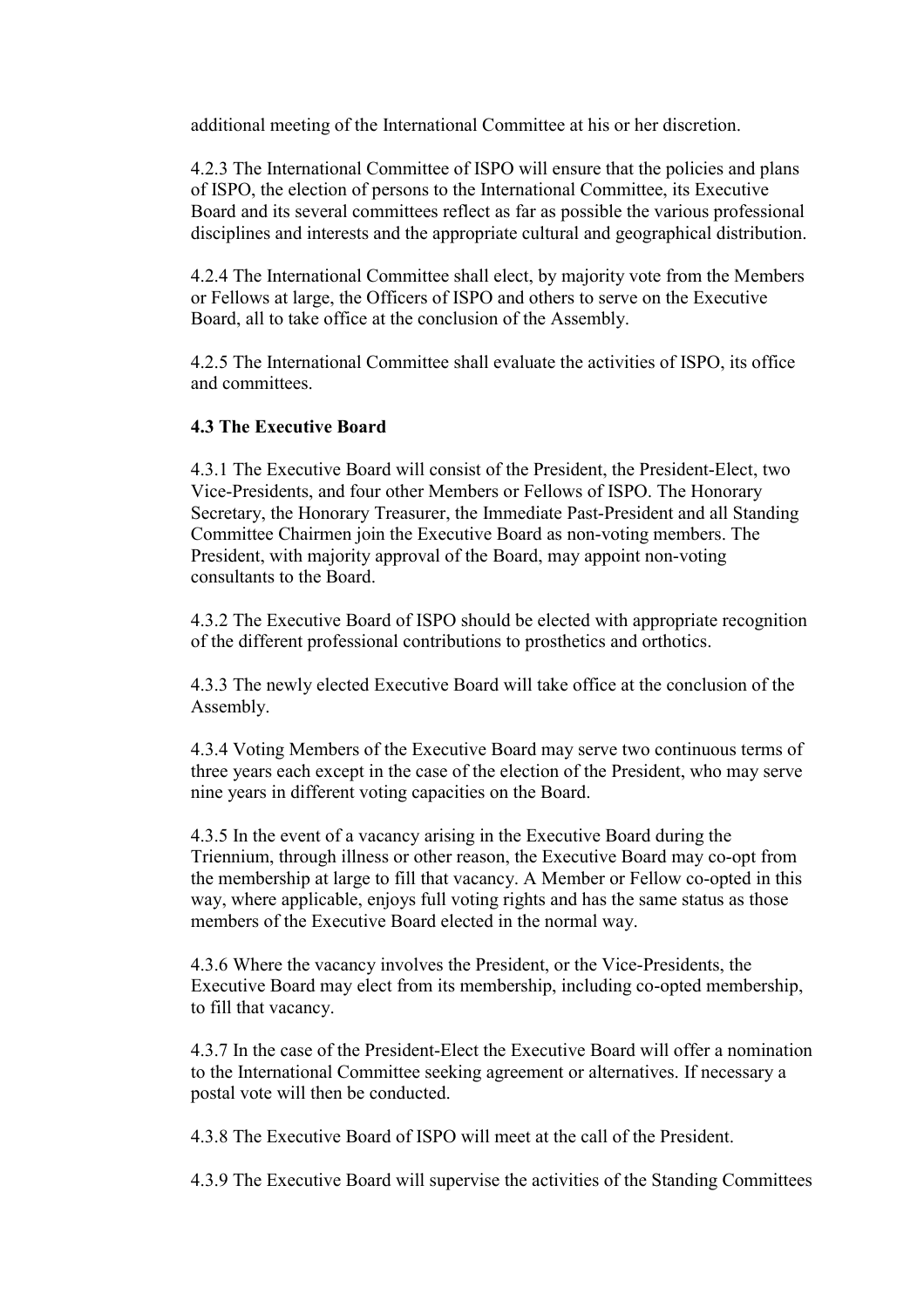and other Committees of ISPO and provide resources and executive action necessary for Committee and staff functions.

4.3.10 The Executive Board will establish an office of Executive Officer and other international staff positions when appropriate and effect changes in staff structure, activities and plans by resolution through majority vote of its members.

#### **4.4 Officers**

4.4.1 The Officers shall be the President, the Immediate Past-President, the President-Elect, two Vice-Presidents, the Honorary Secretary, and the Honorary Treasurer. the responsibilities of the Officers, the terms of office and the manner of election or appointment will be as specified in these By-laws.

4.4.2 the President of ISPO will be Chairman of both the International Committee and its Executive Board. He or she is limited to one full term of three years.

4.4.2.1 Should a President resign, he or she does so from all commitments, rights and continuing responsibilities normally associated with the Presidency.

4.4.3 The President-Elect and the Vice-Presidents will assist the President and, in the case of the President's incapacity or unavailability, the President-Elect will replace him or her as Acting President in all duties assigned to the President. In the absence of both the President and President-Elect a Vice-President will substitute.

4.4.4 In the event of the absence or incapacity of the President, the President-Elect, and the Vice-Presidents the remaining members of the Executive Board shall immediately act to appoint one of their number to assume the Presidential duties. the tenure of such temporary presidency shall be at the secretion of the Executive Board provided it does not conflict with these By-laws.

4.4.5 The Honorary Secretary with the assistance of a full-time Executive Officer and under the direction of the President shall have general supervision of the keeping of records, of meetings, activities, membership and any other records required by law. The Executive Board may, when deemed necessary, appoint an assistant Honorary Secretary for a limited period. He or she shall work under the direction of the Honorary Secretary and have observer status on the Board.

4.4.5.1 The Honorary Secretary shall be responsible for arrangements for all Executive Board and International Committee meetings including preparation of agenda and publication of these to all members of the Board or the International Committee. At least two months notice of such meetings shall be given where possible.

4.4.5.2 The Honorary Secretary shall transmit to the representatives of National Member Societies and the affiliated societies such notices as the business of the Executive Board and International Committee may require and carry out assignments as directed by the President and the Executive Board.

4.4.6 The Honorary Treasurer (normally with the assistance of the Executive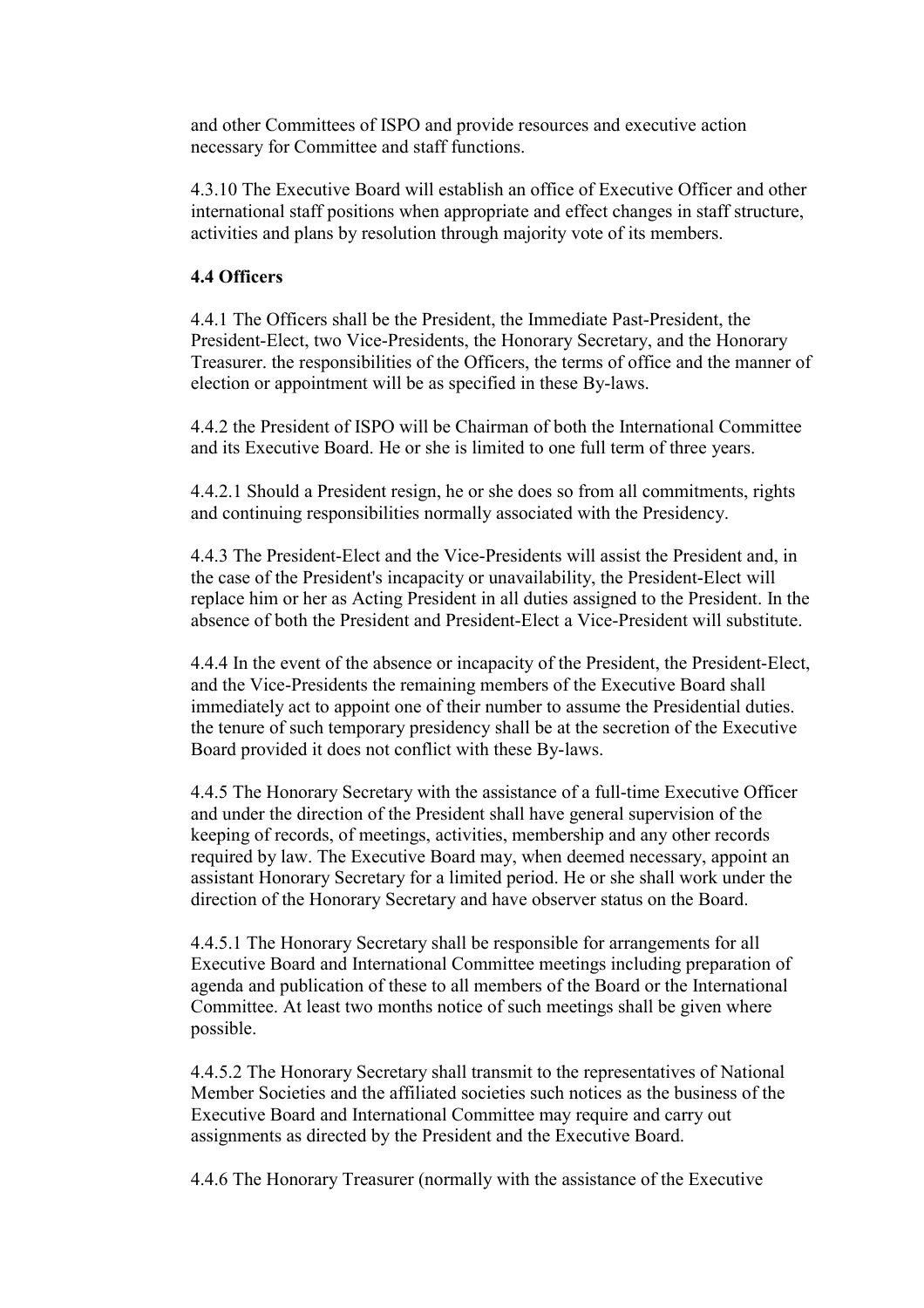Officer) and under the direction of the President shall have general supervision of the fiscal affairs of the ISPO and shall be responsible for the keeping of accounts thereof and any other record required by law.

4.4.6.1 The Honorary Treasurer shall have charge of the funds and shall maintain the financial records of ISPO. The Honorary Treasurer shall collect fees, dues, and assessments from the constituent societies and groups and from all classes of individual members and shall make all disbursements and prepare and submit all financial reports, subject to the procedures defined in these By-laws.

4.4.6.2 The Honorary Treasurer shall qualify for fidelity bond or other insurance against obligations, the procurement cost of which shall be borne by ISPO.

4.4.6.3 The Honorary Treasurer will be an ex officio member of the Finance Committee.

4.4.7 The Executive Officer of ISPO will be a full-time paid employee of ISPO. He or she will be in charge of the Secretariat and will assist all officers and the Executive Board in all their duties.

4.5 Standing Committees, Ad Hoc Committees, Task Officers and International **Consultants** 

4.5.1 There shall be a Standing Finance Committee, a Standing Protocol and Nominations Committee and a Standing Education Committee.

4.5.2 The Finance Committee shall comprise a Chairman who shall not be an elected member of the Executive Board, the Honorary Treasurer, the President, the President-Elect and the Honorary Secretary (ex officio).

4.5.3 The Finance Committee Chairman shall be appointed by the Executive Board for a three year term and may be reappointed.

4.5.4 The Finance Committee shall:

4.5.4.1 establish and maintain orderly mechanisms for the collection, deposit, management and disbursement of ISPO funds.

4.5.4.2 prepare an annual budget for the Executive Board's approval and budget forecast for three years to be presented at the Assembly.

4.5.4.3 prepare an annual financial statement to be presented to the Executive Board for publication to the full membership of ISPO.

4.5.4.4 supervise the procedure for financial affairs involved in ISPO functions such as conferences, publications, etc.

4.5.4.5 employ a certified public accountant to audit the records and financial statements of ISPO as required.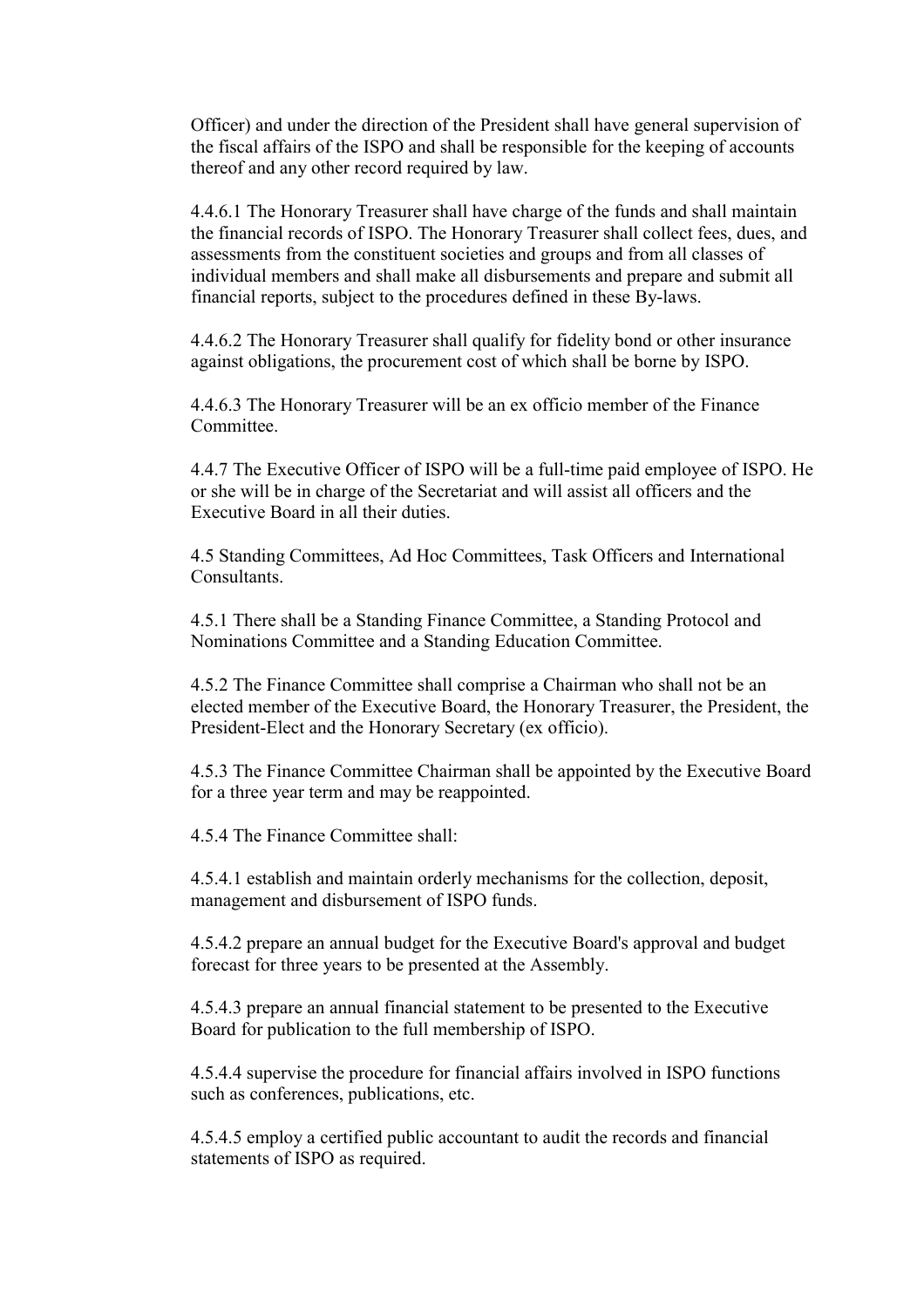4.5.5 The Protocol and Nominations Committee shall comprise the President, the Immediate Past-President, the President-Elect, two Members or Fellows from the membership at large, the Honorary Secretary (ex officio), and up to two Past-Presidents nominated by the President.

4.5.6 The Immediate Past-President shall be the Chairman of the Protocol and Nominations Committee.

4.5.7 The two Members or Fellows on the Protocol and Nominations Committee shall be appointed by the Executive Board for a three year term and may be reappointed.

4.5.8 The Protocol and Nominations Committee shall:

4.5.8.1 act as an advisory body at the request of the President and the Executive Board.

4.5.8.2 have a continuing responsibility to review and interpret the Constitution. From time to time, it may recommend amendments in the Constitution to the Executive Board.

4.5.8.3 in each triennial prepare a slate of nominations of Officers and Executive Board members for presentation to the Executive Board.

4.5.8.4 when requested by the Executive Board, act as a drafting body. In particular, in preparing documents it must ensure that they are in keeping with the Constitution.

4.5.9 The Education Committee shall comprise a Chairman, two members, the President, the President-Elect, and the Honorary Secretary (ex officio). Further members may be co-opted to carry out specific tasks.

4.5.10 The Chairman and the two members shall be appointed by the Executive Board for a three year term and may be re-appointed.

4.5.11 The Education Committee shall:

4.5.11.1 have a continuing responsibility to review the educational policy of the Society and make recommendations to the Executive Board.

4.5.11.2 oversee the educational activities of the Society as directed by the Executive Board.

4.5.12 The President may establish as hoc Committees or appoint Task Officers to undertake specific tasks as he or she deems necessary or as he and she is directed by the Executive Board.

4.5.13 The President, with the approval of the Executive Board, may appoint International Consultants with regard to identified tasks in relation to specific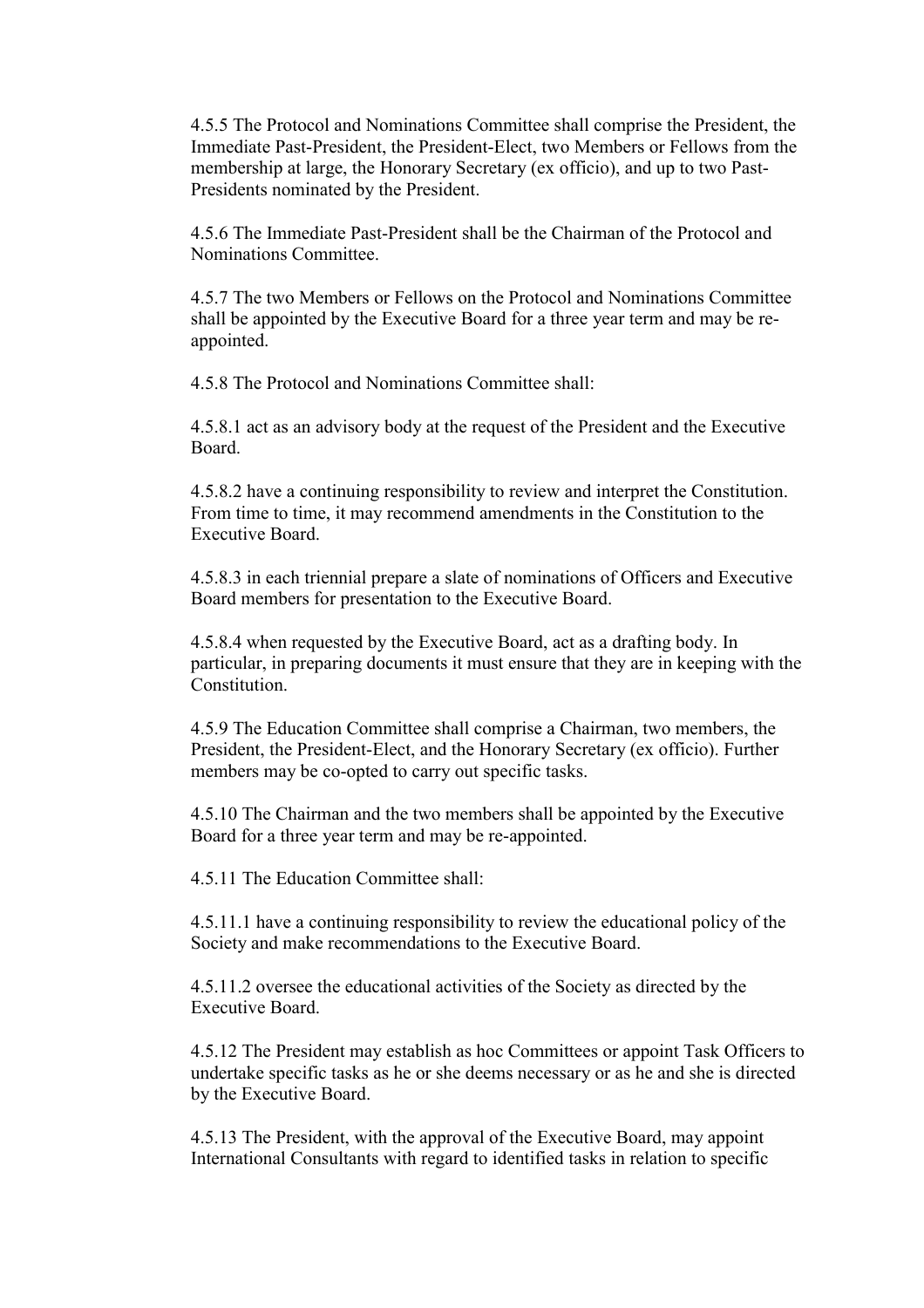countries or geographical regions.

#### **4.6 National Member Society**

4.6.1 A National Member Society of ISPO will be composed of members from all classes of membership, as defined in Article 2.3, permanently resident within that country or region.

4.6.2 Election of a National Committee of at least three Members or Fellows shall be conducted at an annual meeting of Members and Fellows of the nation or region.

4.6.3 A National Member Society consisting of five Members and Fellows is entitled to apply to the Executive Board for representation on the International Committee. Any membership in excess of 15 Members and Fellows will entitle the National Member Society to appoint two representatives. In no case will any member society be entitled to more than two representatives. To ensure proper representation at any given meeting, the National Committee may appoint alternatives acceptable to the International Committee. Where two representatives are involved they shall be of different professional disciplines.

4.6.4 A national grouping not fulfilling the minimum membership requirements for appointment of a representative may obtain representation on the International Committee by appropriate integration of its members with the membership of any other country so that the combined membership of the Member Society meets the requirements of paragraph 4.6.3. If, however, a national group of members cannot effect an appropriate linkage with another national group, it is still entitled to appoint an observer to announced meetings of the International Committee.

4.6.5 No country will have more than one recognized National Member Society, such recognition being the prerogative of the Executive Board.

4.6.6 The National Member Society should arrange for a triennial meeting of all members of ISPO in the nation (or nations) and elect a National Committee as its Executive body. The National Committee should elect by majority vote its own Chairman and such other officers as deemed necessary, including a second representative (if authorized) to the International Committee. The elected Chairman will be a representative to the International Committee.

4.6.7 The representative(s) elected by the National COmmittee, alternates, or an observer so elected, depending on the size of national membership, will be responsible for representing the interests of the national membership in the International Committee.

4.6.8 The National Committee is permitted to assess its members for whatever extra fees are necessary to carry out local business.

4.6.9 The National Committee Chairman with the assistance of other officers including any authorized second representative should be required to call meetings, prepare agenda and organize the election of the National Committee. They shall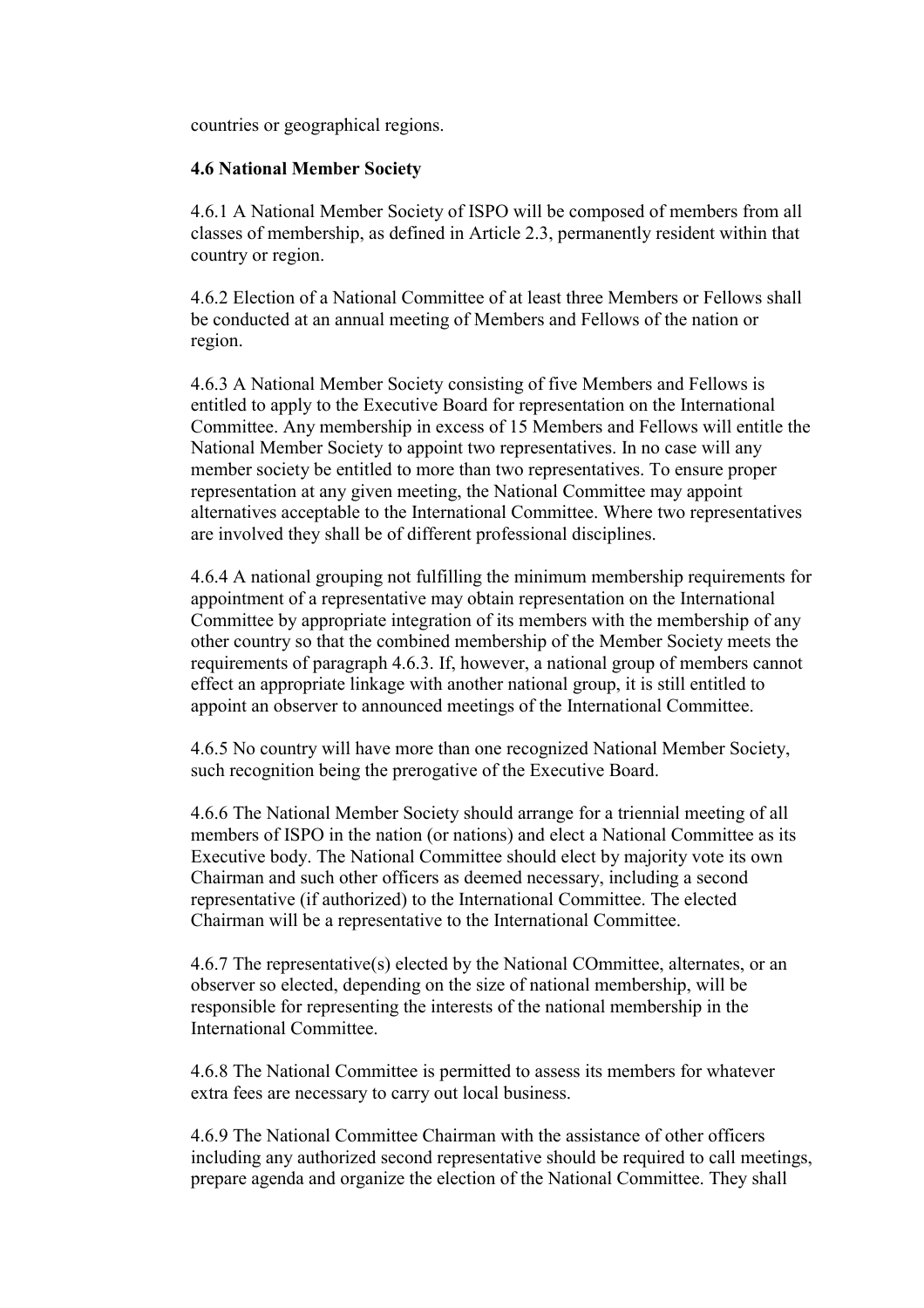ensure that a report of these events is sent to the Secretariat of ISPO.

4.6.10 The National Committee members are elected for a term of three years and are eligible for re-election. The National Committee will notify the ISPO Secretariat of appointments within the National Committee and the name of the representative(s), alternate(s), or observer.

# **4.7 The ISPO Assembly**

4.7.1 A Triennial Assembly will be held usually in conjunction with the World Congress of ISPO.

4.7.2 The Assembly of the ISPO will:

4.7.2.1 hear and discuss the reports of the Officers and Committee Chairmen and those matters introduced by any Member or Fellow.

4.7.2.2 debate the actions of the International Committee. Only Members and Fellows are entitled to take part in the debate.

# **Article V**

## FINANCIAL MANAGEMENT

5.1 No parts of ISPO's proceeds or funds shall accrue to the personal benefit of any Officer of the Society. ISPO may reimburse reasonable expenses incurred on its behalf and make reasonable payment for staff services.

5.2 ISPO shall not be organized or operated for profit.

5.3 The Fiscal Year of ISPO shall be from January 1 to December 31.

5.4 Income shall be derived from fees, dues, assessments, gifts, contracts, grants, proceeds from conferences and publications sales, and reimbursements for costs incurred in providing special services to other organizations.

# **Article VI**

## SOCIETY COMMITMENTS

6.1 The President, the Honorary Secretary and the Honorary Treasurer shall each have individual authority to commit the Society to obligations of funds within the budget approved by the Board in accordance with paragraph 4.5.4.2 of these Bylaws. Standing COmmittee Chairmen shall be entitled to commit funds made available to their Committees by the Executive Board or obtained from outside sources.

6.2 The Executive Officer can commit the Society on administrative and fiscal matters authorized by the Honorary Secretary or Honorary Treasurer.